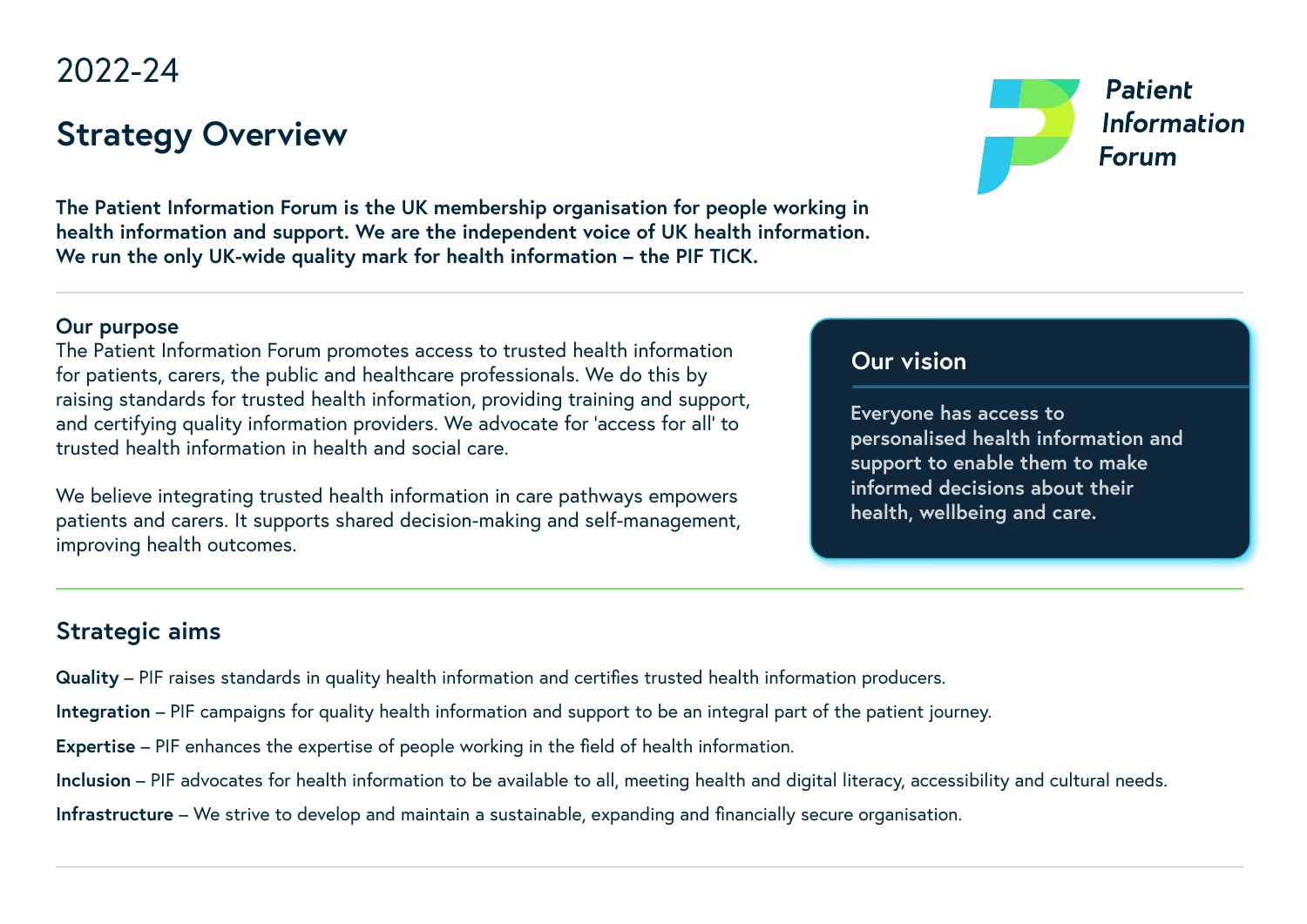#### **Aim: Quality** PIF raises standards in quality health information and certifies trusted health information producers. **Key objectives** 1. Increase the number of organisations participating in PIF TICK to 220 by 2024 2. Increase recognition of PIF TICK standards by NICE, CQC, NHSE and equivalent bodies in the four nations, wider bodies like WHO. 3. Raise patient and public awareness of what high-quality health information and support looks like and where to find it via the PIF TICK website and an ongoing public awareness campaign. 4. Increase awareness amongst health professionals of the PIF TICK and how to signpost patients and the public to trusted information. 5. Build links with academic institutions with an interest in trusted health information to demonstrate the impact of PIF TICK (links to expertise) 6. Establish a transparent process for review and update of the PIF TICK criteria with a panel of members and patients/ public. **Key outcome** Patients and the public recognise the PIF TICK, and have access to trusted health information which can be understood and acted upon, to enable them to make informed decisions about their health, wellbeing and care. **What will success look like?** • The PIF TICK criteria are seen as the definitive standards for trusted health information by members and the wider health economy. The number of PIF TICK member organisations increases to 220 by the end of 2024. This increases named members to 1500 with 90% of website accounts activated. We engage with more than 5,000 people (identified as followers via Twitter and LinkedIn) increasing awareness of the PIF TICK and the 10 criteria. • Recognition of PIF TICK standards by NICE, CQC, NHSE and equivalent bodies in the four nations, wider bodies like WHO. • PIF TICK website is the go-to-place for the public to find trusted health information, based on referrals from members, ongoing awareness campaigns and endorsements and signposting from national bodies. Traffic builds steadily over the course of three years. • PIF has established links with academic institutions with an interest in health information and media and information literacy to demonstrate the impact of PIF TICK. • A transparent and expert review process is established for the review of the PIF TICK criteria to ensure the scheme stays up to date with best practice.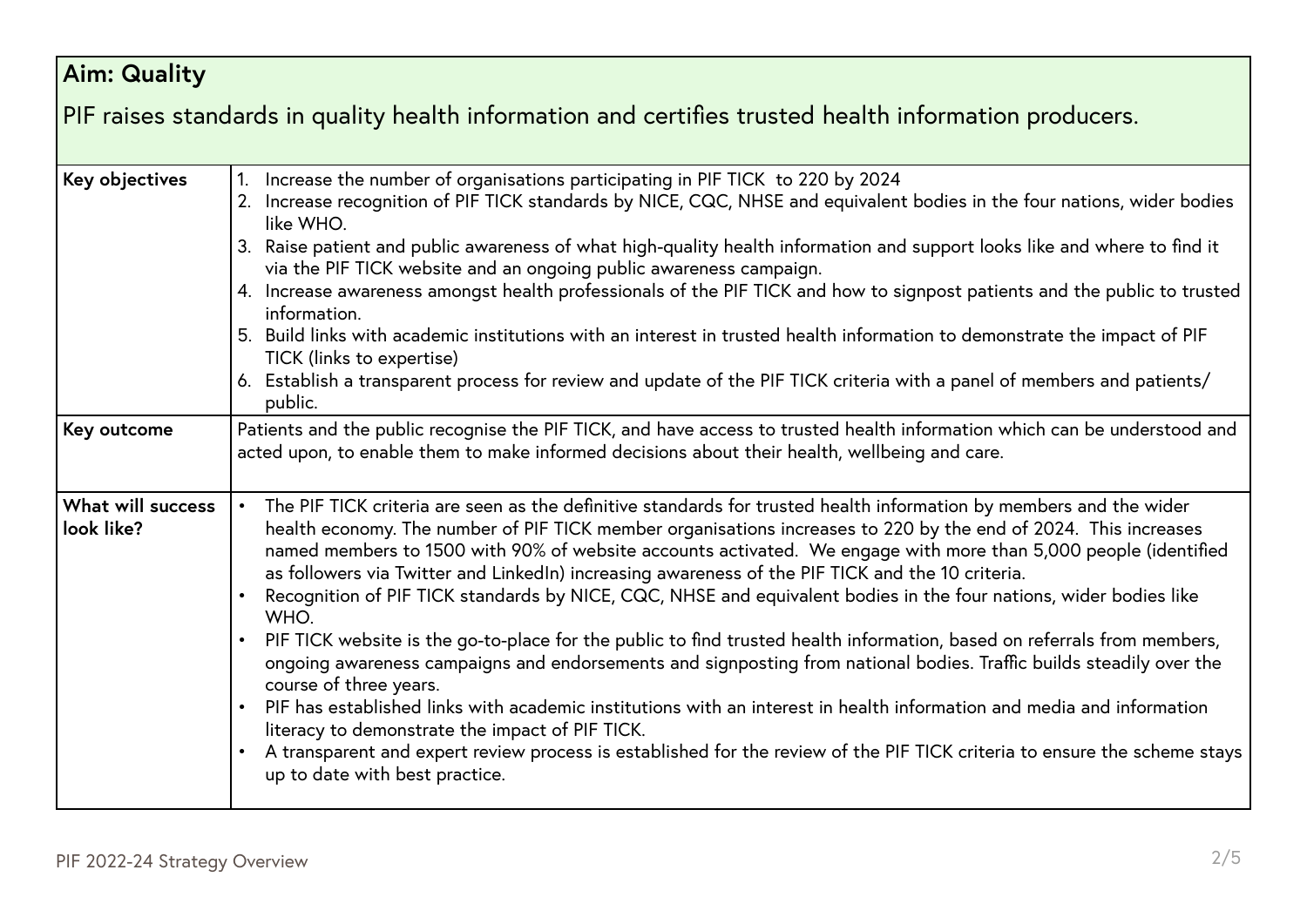#### **Aim: Integration** PIF campaigns for quality health information and support to be an integral part of the patient journey. Key objectives 1. Promote the 'Perfect Patient Information Journey' to identify the information and support needs of patients along the care pathway, which will consider shared decision making and personalisation. Publish final report on measuring impact including St Marks case study. 2. Deliver PPIJ demonstration projects for PIFU and Shared Decision Making in Nottinghamshire. 3. Deliver PPIJ demonstration projects in scleroderma and other long term conditions. 4. Work with key stakeholders, throughout the UK, to develop clear access routes and signposting for patients to highquality health information and support, so it becomes embedded into digital and face to face care pathways 5. Lobby for information and support to be embedded in relevant NICE guidelines for example on Shared Decision Making and Vaccination uptake. Key outcome Information and support is provided as an integral part of the patient journey, and recognised as a fundamental component of person-centred care and self- management. **What will success look like?** • Information and support are integrated into care pathways across health and social care, and recognised as a fundamental component of person-centred care and self-management. • Professionals are able to clearly signpost patients to trusted health information and support via digital and non digital channels. • Decision makers and organisational leaders recognise the value and importance of information and support as a central element of health, and invest in its creation.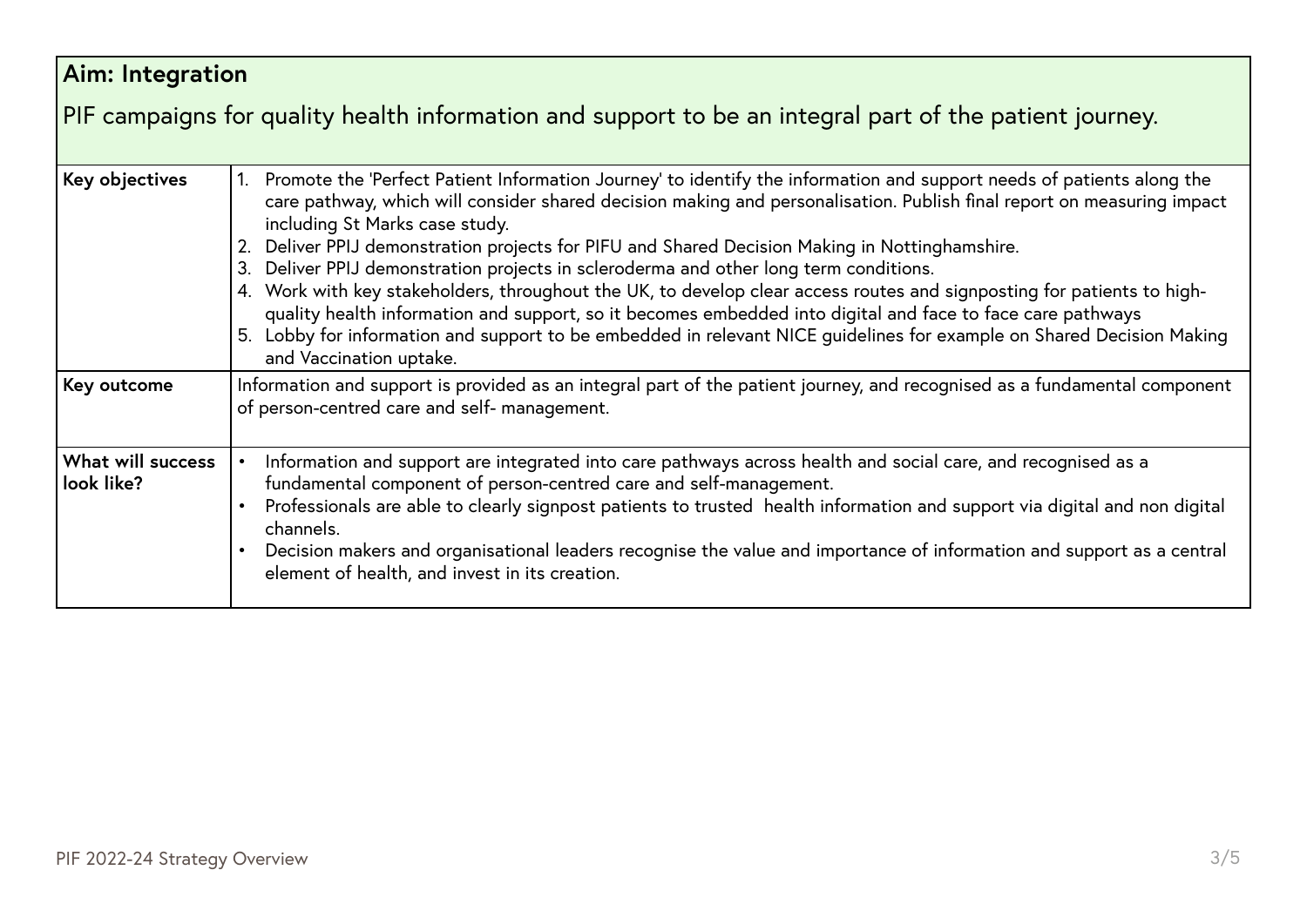| Aim: Expertise                                                                               |                                                                                                                                                                                                                                                                                                                                                                                                                                                                                                                                                                                                                                                                                                                                                                                                                                                      |  |
|----------------------------------------------------------------------------------------------|------------------------------------------------------------------------------------------------------------------------------------------------------------------------------------------------------------------------------------------------------------------------------------------------------------------------------------------------------------------------------------------------------------------------------------------------------------------------------------------------------------------------------------------------------------------------------------------------------------------------------------------------------------------------------------------------------------------------------------------------------------------------------------------------------------------------------------------------------|--|
| PIF enhances the expertise of people working in the field of health information and support. |                                                                                                                                                                                                                                                                                                                                                                                                                                                                                                                                                                                                                                                                                                                                                                                                                                                      |  |
| Key objectives                                                                               | Develop and provide accredited, modular, online training, to improve the skills of people involved in health information<br>and support, including how to deliver personalised information and support.<br>2. Deliver a range of services, events and networking opportunities which facilitates the sharing of expertise, learning and<br>good practice.<br>3. Improve understanding of the skills and expertise required of those involved in health information and support, and the<br>core competencies of this profession.                                                                                                                                                                                                                                                                                                                     |  |
| Key outcome                                                                                  | Health information production and provision is recognised as a highly skilled, core component of all health and support<br>staff's competence.                                                                                                                                                                                                                                                                                                                                                                                                                                                                                                                                                                                                                                                                                                       |  |
| What will success<br>look like?                                                              | 50% of PIF members are actively engaged in our professional development opportunities, including new and experienced<br>individuals.<br>People who produce and provide health information and support understand the PIF TICK Criteria, and feel they have the<br>training and skills to be able to deliver against them.<br>PIF members report that their role and skills in delivering high-quality health information and support are more widely<br>acknowledged and valued.<br>Training to become a Health Information Support Professional is a viable and recognised career option.<br>As a result of the training provided the quality of health information and support is improved, and the impact is<br>demonstrated through the positive experience of patients.<br>Recruitment advertisers seeks staff trained/experienced in PIF TICK. |  |